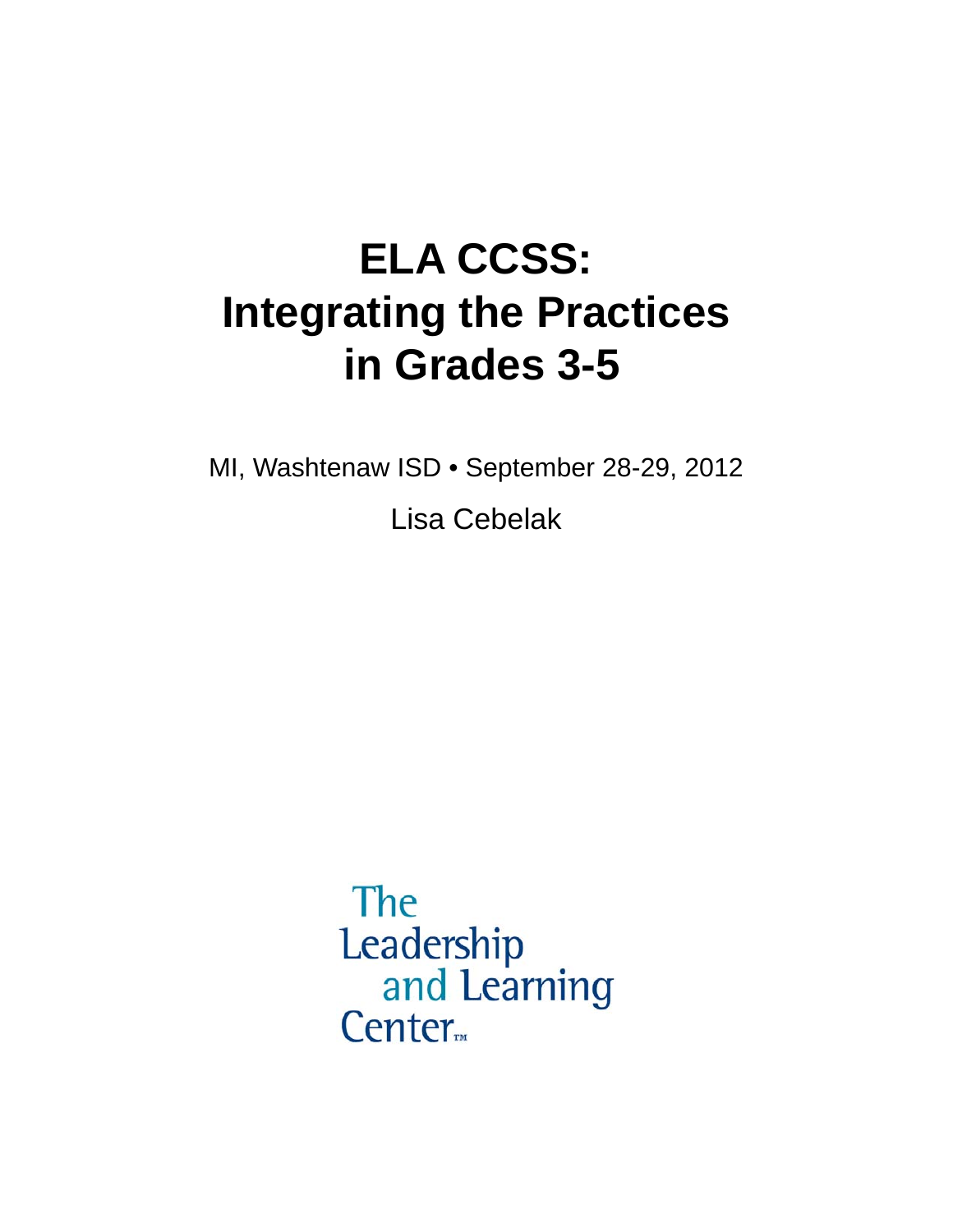Distribution of Literary and Informational Passages by Grade in the 2009 NAEP Reading Framework

| Grade          | <b>Literary</b> | <b>Informational</b> |
|----------------|-----------------|----------------------|
| $\overline{4}$ |                 |                      |
| 8              |                 |                      |
| 12             |                 |                      |

Reflect on your current practices:

| Distribution of Communicative Purposes by Grade in the 2011 NAEP Writing Framework |  |
|------------------------------------------------------------------------------------|--|

| Grade          | <b>To Persuade</b> | <b>To Explain</b> | To Convey<br>Experience |
|----------------|--------------------|-------------------|-------------------------|
| $\overline{4}$ |                    |                   |                         |
| 8              |                    |                   |                         |
| 12             |                    |                   |                         |

Reflect on your current practices: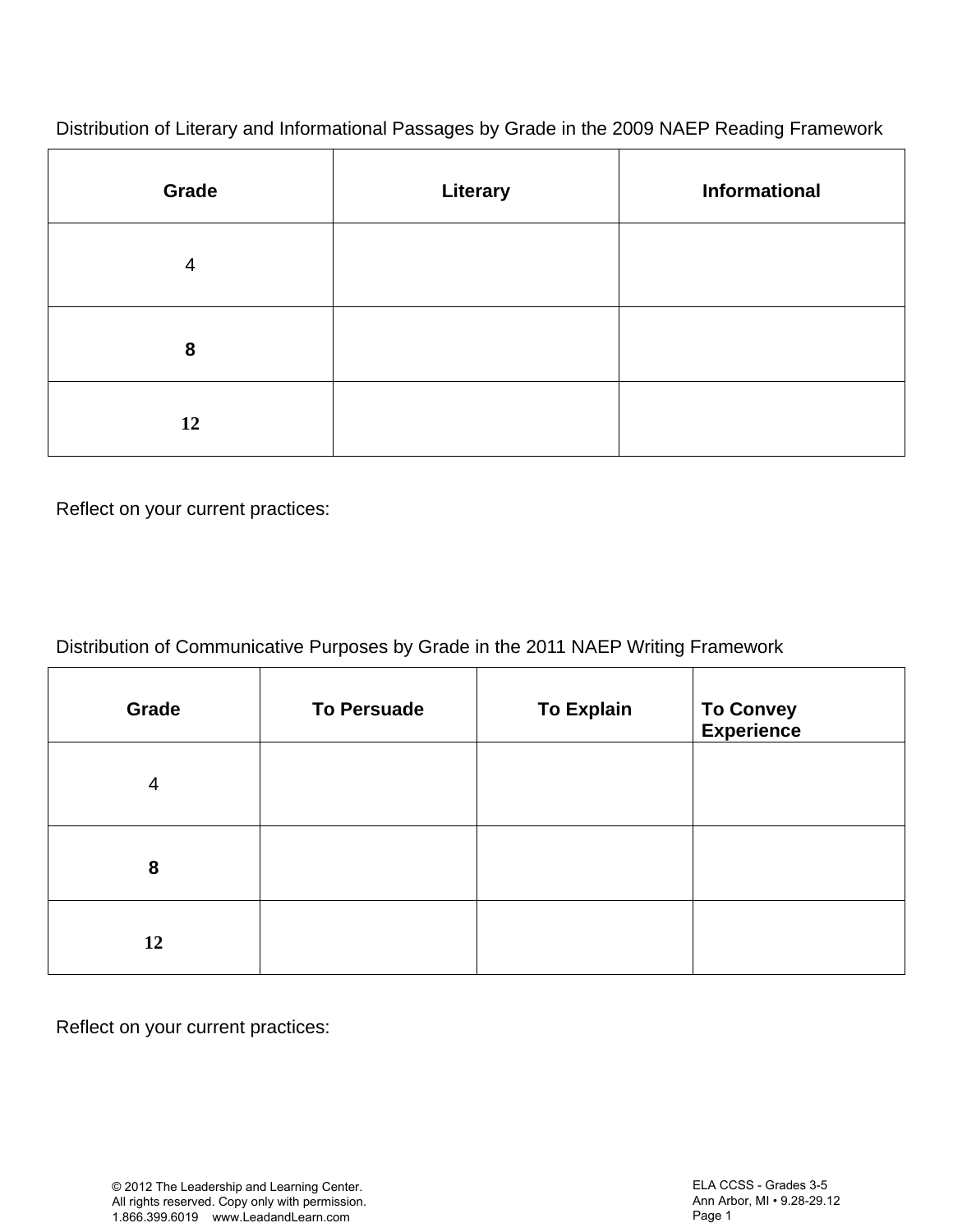| <b>College and Career Readiness Anchor Standards for Writing</b> |                                                                                                                                                                                                      |  |
|------------------------------------------------------------------|------------------------------------------------------------------------------------------------------------------------------------------------------------------------------------------------------|--|
|                                                                  | Examine each of the anchor standards below. Identify a unit of study or content topic which provides an<br>opportunity for students to write as described in the standard.                           |  |
|                                                                  | <b>Text Types and Purposes</b>                                                                                                                                                                       |  |
| W.CCR.1                                                          | Write arguments to support claims in an analysis of substantive topics or texts, using valid reasoning and<br>relevant and sufficient evidence.                                                      |  |
|                                                                  | Unit/Topic:                                                                                                                                                                                          |  |
| W.CCR.2                                                          | Write informative/explanatory texts to examine and convey complex ideas and information clearly and<br>accurately through the effective selection, organization, and analysis of content.            |  |
|                                                                  | Unit/Topic:                                                                                                                                                                                          |  |
| W.CCR.3                                                          | Write narratives to develop real or imagined experiences or events using effective technique, well-chosen<br>details, and well-structured event sequences.                                           |  |
|                                                                  | Unit/Topic:                                                                                                                                                                                          |  |
|                                                                  | <b>Production and Distribution of Writing</b>                                                                                                                                                        |  |
| W.CCR.4                                                          | Produce clear and coherent writing in which the development, organization, and style are appropriate to the<br>task, purpose, and audience.                                                          |  |
|                                                                  | Unit/Topic:                                                                                                                                                                                          |  |
| W.CCR.5                                                          | Develop and strengthen writing as needed by planning, revising, editing, rewriting, or trying a new approach.                                                                                        |  |
|                                                                  | Unit/Topic:                                                                                                                                                                                          |  |
| W.CCR.6                                                          | Use technology, including the Internet, to produce and publish writing and to interact and collaborate with<br>others.                                                                               |  |
|                                                                  | Unit/Topic:                                                                                                                                                                                          |  |
|                                                                  | <b>Research to Build and Present Knowledge</b>                                                                                                                                                       |  |
| W.CCR.7                                                          | Conduct short as well as more sustained research projects based on focused questions, demonstrating<br>understanding of the subject under investigation.                                             |  |
|                                                                  | Unit/Topic:                                                                                                                                                                                          |  |
| W.CCR.8                                                          | Gather relevant information from multiple print and digital sources, assess the credibility and accuracy of<br>each source, and integrate the information while avoiding plagiarism.                 |  |
|                                                                  | Unit/Topic:                                                                                                                                                                                          |  |
| W.CCR.9                                                          | Draw evidence from literary or informational texts to support analysis, reflection, and research.                                                                                                    |  |
|                                                                  | Unit/Topic:                                                                                                                                                                                          |  |
|                                                                  | <b>Range of Writing</b>                                                                                                                                                                              |  |
| <b>W.CCR.10</b>                                                  | Write routinely over extended time frames (time for research, reflection, and revision) and shorter time frames<br>(a single setting or a day or two) for a range of tasks, purposes, and audiences. |  |
|                                                                  | Unit/Topic:                                                                                                                                                                                          |  |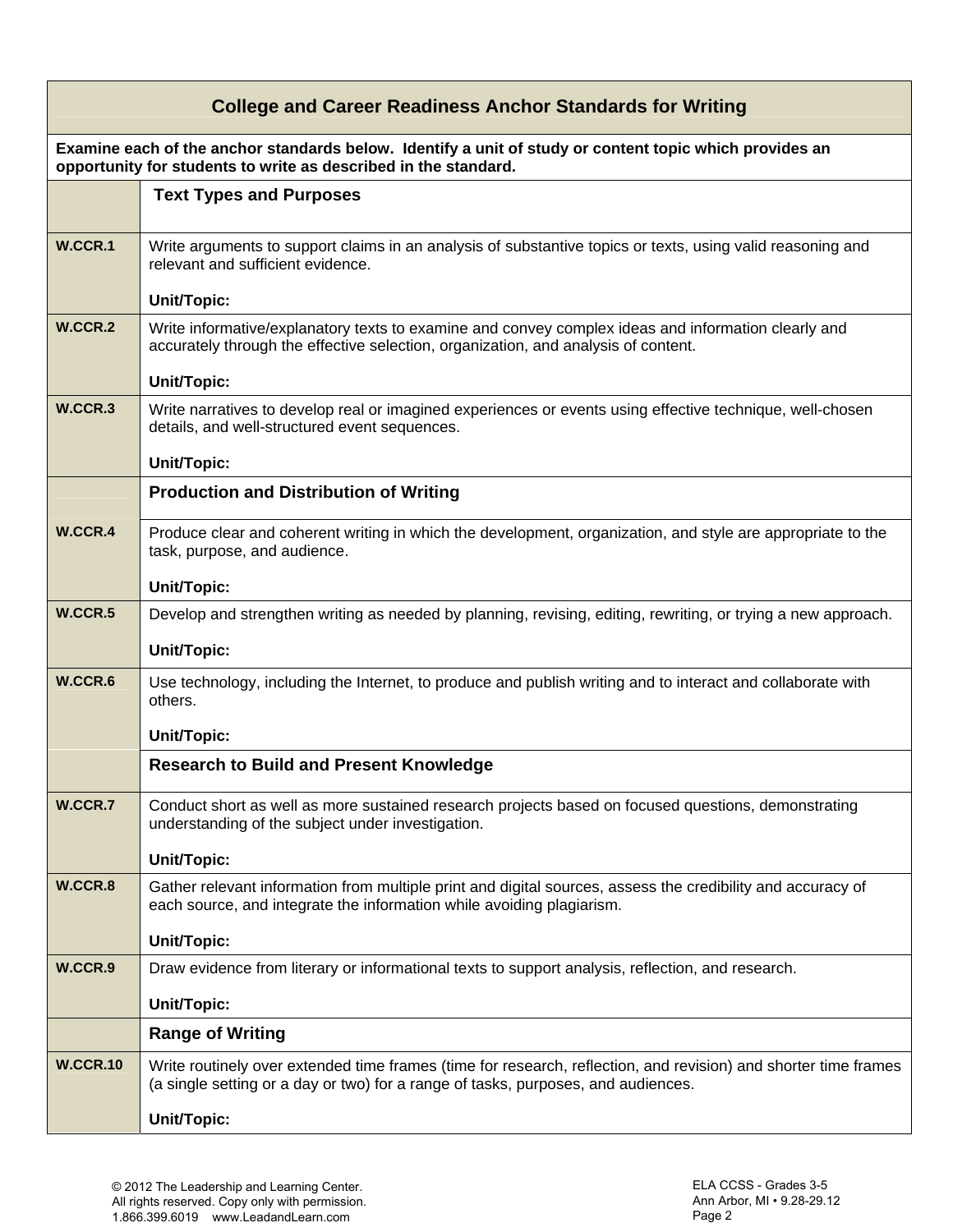|                              | <b>Common Core State Standards</b><br>Grade-Specific Standards and the "Spiral Effect" - Writing Standard 1 Example                                                                                                                                                                                                                                                                                                                                                                                                                           |  |  |
|------------------------------|-----------------------------------------------------------------------------------------------------------------------------------------------------------------------------------------------------------------------------------------------------------------------------------------------------------------------------------------------------------------------------------------------------------------------------------------------------------------------------------------------------------------------------------------------|--|--|
|                              | This spiral effect can be found K-12 for all ELA strands. K-6 is shown here specifically for this session.                                                                                                                                                                                                                                                                                                                                                                                                                                    |  |  |
| W.CCR.1                      | <b>CCR Writing Anchor Standard 1:</b><br>Write arguments to support claims in an analysis of substantive topics or texts, using valid<br>reasoning and relevant and sufficient evidence.                                                                                                                                                                                                                                                                                                                                                      |  |  |
| W.6.1                        | Write arguments to support claims with clear reasons and relevant evidence.<br>a. Introduce claim(s) and organize the reasons and evidence clearly.<br>b. Support claim(s) with clear reasons and relevant evidence, using credible sources and<br>demonstrating an understanding of the topic or text.<br>c. Use words, phrases, and clauses to clarify the relationships among claim(s) and reasons.<br>d. Establish and maintain a formal style.<br>e. Provide a concluding statement or section that follows from the argument presented. |  |  |
| W.5.1<br>Grade 5             | Write opinion pieces on topics or texts, supporting a point of view with reasons and information.<br>a. Introduce a topic or text clearly, state an opinion, and create an organizational structure in which<br>ideas are logically grouped to support the writer's purpose.<br>b. Provide logically ordered reasons that are supported by facts and details.<br>c. Link opinions and reasons using words, phrases, and clauses.<br>d. Provide a concluding statement or section related to the opinion presented.                            |  |  |
| W.4.1<br>Grade 4             | Write opinion pieces on topics or texts, supporting a point of view with reasons and information.<br>a. Introduce a topic or text clearly, state an opinion, and create an organizational structure in which<br>related ideas are grouped to support the writer's purpose.<br>b. Provide reasons that supported by facts and details.<br>c. Link opinion and reasons using words and phrases.<br>d. Provide a concluding statement or section related to the opinion presented.                                                               |  |  |
| W.3.1<br>Grade 3             | Write opinion pieces on topics or texts, supporting a point of view with reasons.<br>a. Introduce the topic or text they are writing about, state an opinion, and create an organizational<br>structure that lists reasons.<br>b. Provide reasons that support the opinion.<br>c. Use linking words and phrases to connect opinion and reasons.<br>d. Provide a concluding statement or section.                                                                                                                                              |  |  |
| W.2.1<br>Grade 2             | Write opinion pieces in which they introduce the topic or book they are writing about, state an opinion,<br>supply reasons that support the opinion, use linking words to connect opinion and reasons, and<br>provide a concluding statement or section.                                                                                                                                                                                                                                                                                      |  |  |
| W.1.1<br>Grade 1             | Write opinion pieces in which they introduce the topic or name the book they are writing about, state an<br>opinion, supply a reason for the opinion, and provide some sense of closure.                                                                                                                                                                                                                                                                                                                                                      |  |  |
| <b>W.K.1</b><br>Kindergarten | Use a combination of drawing, dictating, and writing to compose opinion pieces in which they tell a<br>reader the topic or the name of the book they are writing about and state an opinion or preference<br>about the topic or book.                                                                                                                                                                                                                                                                                                         |  |  |

Summarize and/or reflect on the following key points:

The spiral effect:

The added complexity at your teaching grade level: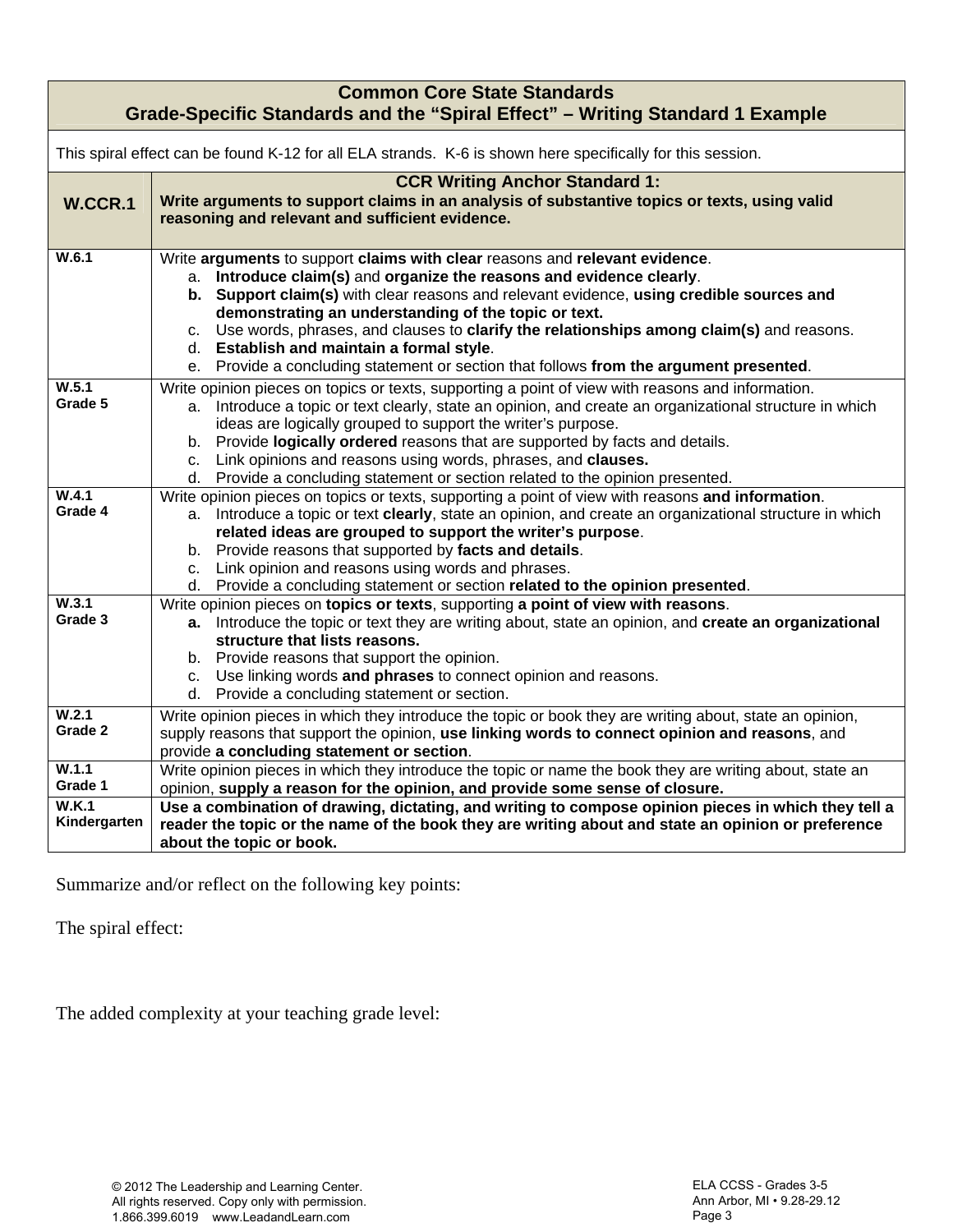Sample CCSS based checklists and/or rubrics for scoring

## **Grade 2**

| <b>CCSS Requirement</b>                   | <b>Proficient</b> | <b>Progressing</b> | <b>No Evidence</b> |
|-------------------------------------------|-------------------|--------------------|--------------------|
| Introduce topic or book                   |                   |                    |                    |
| State an opinion                          |                   |                    |                    |
| Supply reasons that support the opinion   |                   |                    |                    |
| Use linking words to connect opinion with |                   |                    |                    |
| reasons                                   |                   |                    |                    |
| Provide a concluding statement or section |                   |                    |                    |

*(Samples of student writing at grade 2 can be accessed in the CCSS Appendix C, pg 15-17)* 

## **Grade 4**

| <b>CCSS Requirement</b>                          | <b>Proficient</b> | <b>Progressing</b> | <b>No Evidence</b> |
|--------------------------------------------------|-------------------|--------------------|--------------------|
| Introduce topic clearly                          |                   |                    |                    |
| State an opinion                                 |                   |                    |                    |
| Group related ideas together to support writer's |                   |                    |                    |
| purpose                                          |                   |                    |                    |
| Support reasons with facts and details           |                   |                    |                    |
| Link opinions and reasons using words and        |                   |                    |                    |
| phrases                                          |                   |                    |                    |
| Relate conclusion statement or section to the    |                   |                    |                    |
| opinion                                          |                   |                    |                    |

*(Samples of student writing at grade 4 can be accessed in the CCSS Appendix C, pg 25-28)* 

How are you currently assessing writing in your classroom/school?

Do you currently have a writing rubric or scoring guide for all text types?

What do you think should become a priority in regards to writing at your grade level or within your school?

How might instruction need to change to meet the writing standards of the common core?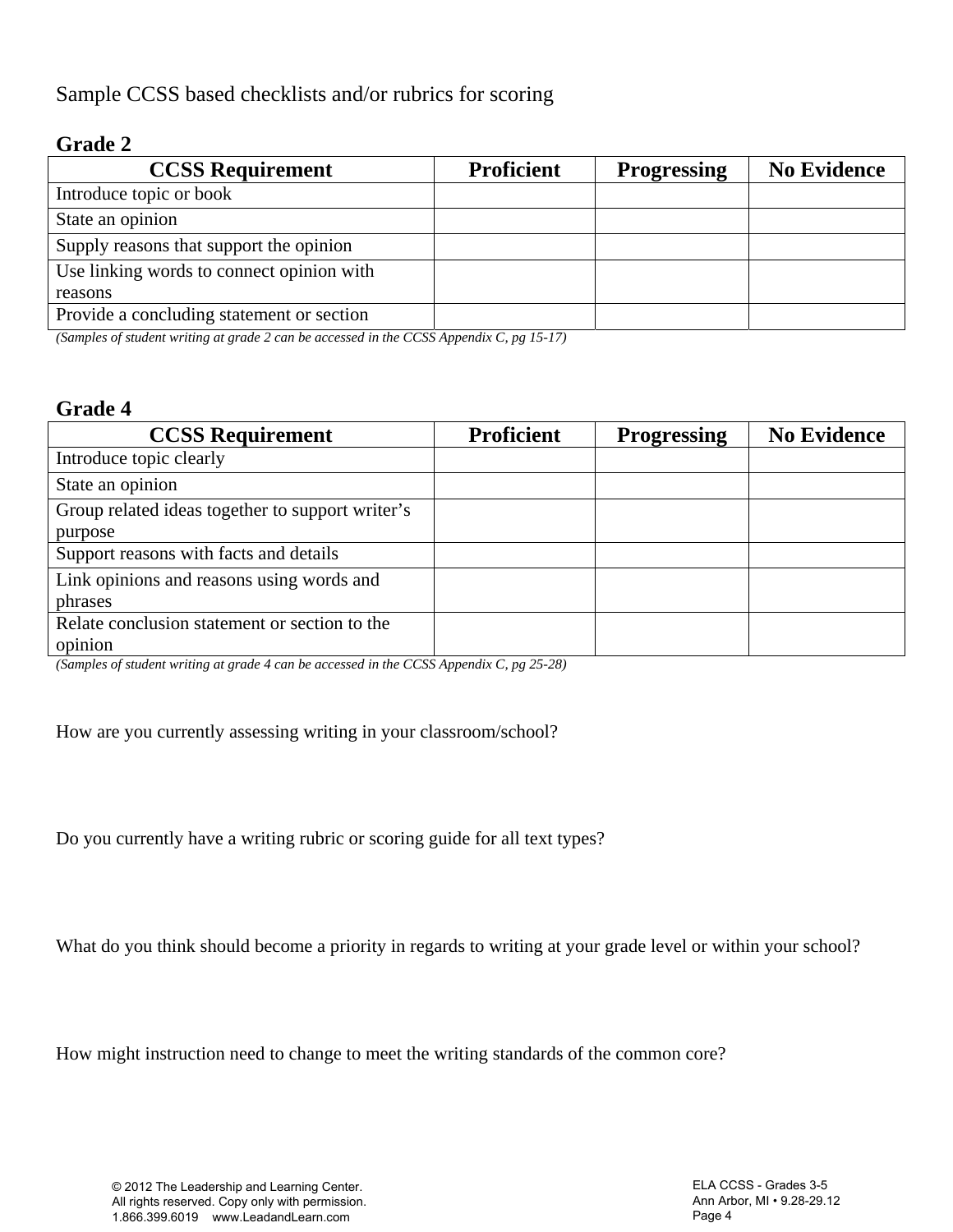| <b>College and Career Readiness Anchor Standards for Reading</b> |                                                                                                                                                                                                                           |  |
|------------------------------------------------------------------|---------------------------------------------------------------------------------------------------------------------------------------------------------------------------------------------------------------------------|--|
|                                                                  | For each of the anchor standards below identify units/topics/subjects appropriate for the inclusion of this<br>standard in short and long term lesson planning.                                                           |  |
|                                                                  | <b>Key Ideas and Details</b>                                                                                                                                                                                              |  |
| R.CCR.1                                                          | Read closely to determine what the text says explicitly and to make logical inferences from it; cite specific<br>textual evidence when writing or speaking to support conclusions drawn from the text.<br>Subjects/Units: |  |
| <b>R.CCR.2</b>                                                   | Determine central ideas or themes of a text and analyze their development; summarize the key supporting<br>details and ideas.<br>Subjects/Units:                                                                          |  |
| R.CCR.3                                                          | Analyze how and why individuals, events, and ideas develop and interact over the course of a text.<br>Subjects/Units:                                                                                                     |  |
|                                                                  | <b>Craft and Structure</b>                                                                                                                                                                                                |  |
| R.CCR.4                                                          | Interpret words and phrases as they are used in a text, including determining technical, connotative, and<br>figurative meanings, and analyze how specific word choices shape meaning and tone.                           |  |
|                                                                  | Subjects/Units:                                                                                                                                                                                                           |  |
| <b>R.CCR.5</b>                                                   | Analyze the structure of texts, including how specific sentences, paragraphs, and longer portions of the text<br>(e.g., a section, chapter, scene, or stanza) relate to each other and the whole.                         |  |
|                                                                  | Subjects/Units:                                                                                                                                                                                                           |  |
| R.CCR.6                                                          | Assess how point of view or purpose shapes the content and style of a text.                                                                                                                                               |  |
|                                                                  | Subjects/Units:                                                                                                                                                                                                           |  |
|                                                                  | Integration of Knowledge and Ideas                                                                                                                                                                                        |  |
| R.CCR.7                                                          | Integrate and evaluate content presented in diverse media and formats, including visually and quantitatively,<br>as well as in words.                                                                                     |  |
|                                                                  | Subjects/Units:                                                                                                                                                                                                           |  |
| R.CCR.8                                                          | Delineate and evaluate the argument and specific claims in a text, including the validity of the reasoning as<br>well as the relevance and sufficiency of the evidence.                                                   |  |
|                                                                  | Subjects/Units:                                                                                                                                                                                                           |  |
| R.CCR.9                                                          | Analyze how two or more texts address similar themes or topics in order to build knowledge or to compare<br>the approaches the authors take.                                                                              |  |
|                                                                  | <b>Subjects/Units:</b>                                                                                                                                                                                                    |  |
|                                                                  | <b>Range of Reading and Level of Text Complexity</b>                                                                                                                                                                      |  |
| <b>R.CCR.10</b>                                                  | Read and comprehend complex literary and informational texts independently and proficiently.                                                                                                                              |  |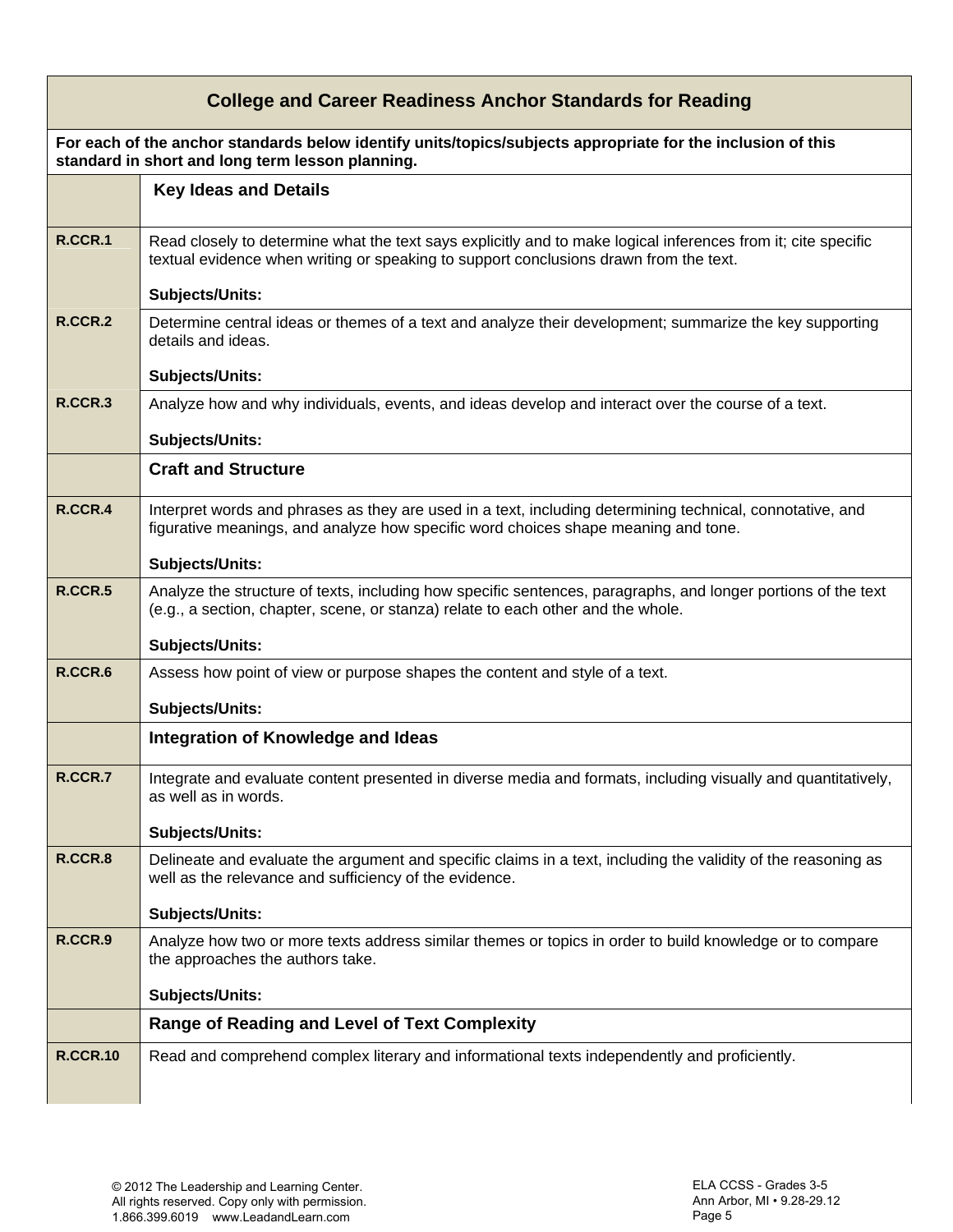| <b>Common Core State Standards</b><br>Grade-Specific Standards and the "Spiral Effect" – Reading Standard 1 Example |                                                                                                                                                                                                           |  |
|---------------------------------------------------------------------------------------------------------------------|-----------------------------------------------------------------------------------------------------------------------------------------------------------------------------------------------------------|--|
|                                                                                                                     | <b>CCR Reading Anchor Standard 1:</b>                                                                                                                                                                     |  |
| R.CCR.1                                                                                                             | Read closely to determine what the text says explicitly and to make logical inferences<br>from it; cite specific textual evidence when writing or speaking to support conclusions<br>drawn from the text. |  |
| RI.6.1                                                                                                              | Cite textual evidence to support analysis of what the text says explicitly as well as inferences drawn<br>from the text.                                                                                  |  |
| RH.6-8.1                                                                                                            | Cite specific textual evidence to support analysis of primary and secondary sources.                                                                                                                      |  |
| <b>RST 6-8.1</b>                                                                                                    | Cite specific textual evidence to support analysis of science and technical texts.                                                                                                                        |  |
| RI.5.1<br>Grade 5                                                                                                   | <b>Quote accurately</b> from a text when explaining what the text says explicitly and when drawing inferences<br>from the text.                                                                           |  |
| R <sub>1.4.1</sub><br>Grade 4                                                                                       | Refer to details and examples in a text when explaining what the text says explicitly and when drawing<br>inferences from the text.                                                                       |  |
| RI.3.1<br>Grade 3                                                                                                   | Ask and answer questions to demonstrate understanding of a text, referring explicitly to the text as the<br>basis for the answers.                                                                        |  |
| RI.2.1<br>Grade 2                                                                                                   | Ask and answer such questions as who, what, where, when, why, and how to demonstrate<br>understanding of key details in a text.                                                                           |  |
| RI.1.1<br>Grade 1                                                                                                   | Ask and answer questions about key details in a text.                                                                                                                                                     |  |
| <b>RI.K.1</b><br>Kindergarten                                                                                       | With prompting and support, ask and answer questions about key details in a text.                                                                                                                         |  |

Summarize and/or reflect on the following key points:

The spiral effect:

The added complexity at your teaching grade level: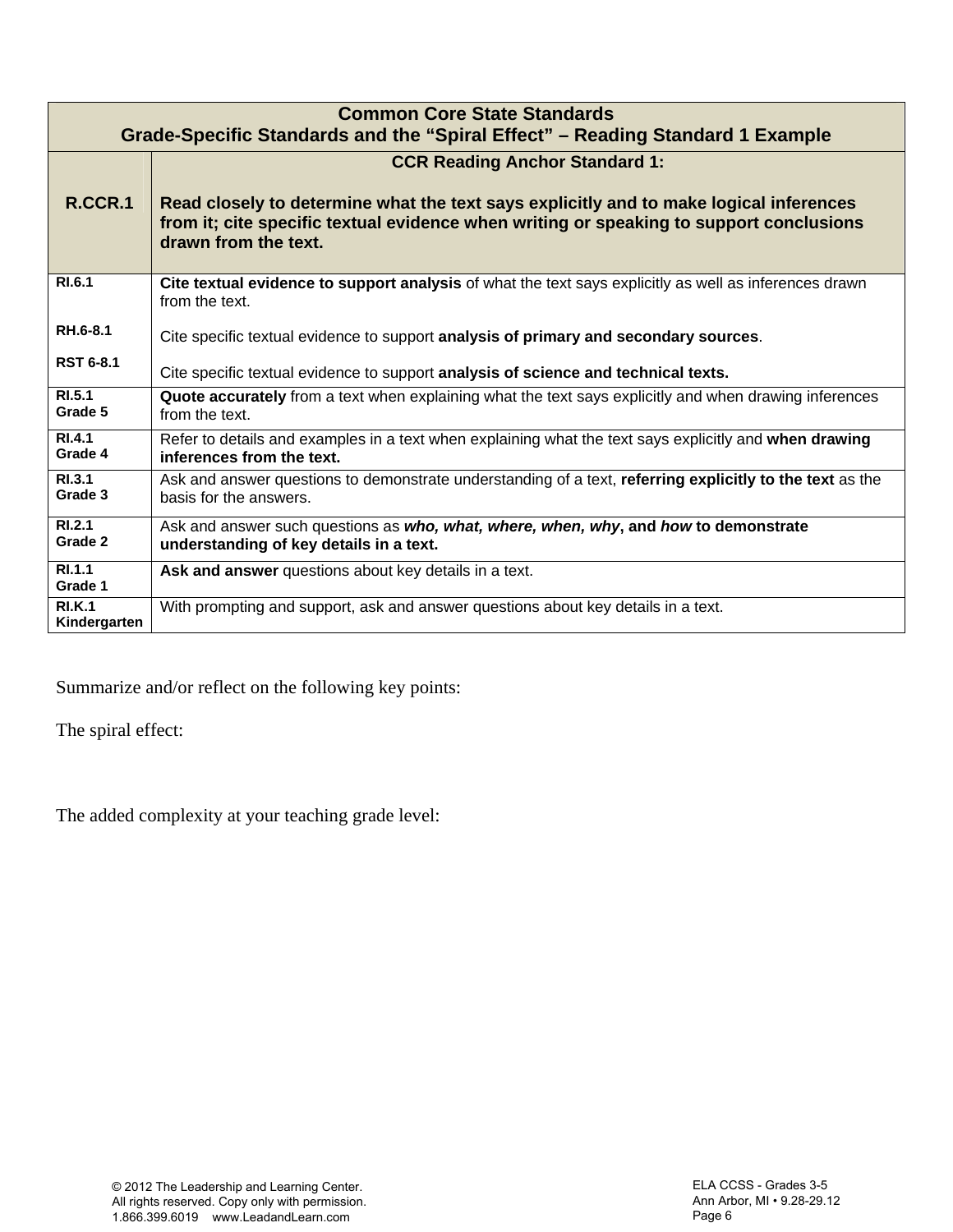| "Unwrapping" Template                                                                                                        |                                                                                                                                                                     |  |  |  |
|------------------------------------------------------------------------------------------------------------------------------|---------------------------------------------------------------------------------------------------------------------------------------------------------------------|--|--|--|
| STEP 1: Select the standard for the "unwrapping" process                                                                     |                                                                                                                                                                     |  |  |  |
| <b>STEP 2: Concepts</b> - underline the key concepts,<br>the important nouns or noun phrases.<br>What students need to know: | <b>STEP 3: Skills</b> - circle or use capital letters to identify verbs.<br>Next to each verb list the approximate level of Bloom's Taxonomy<br>of thinking skills. |  |  |  |
| <b>STEP 4: Create a Graphic Organizer</b>                                                                                    |                                                                                                                                                                     |  |  |  |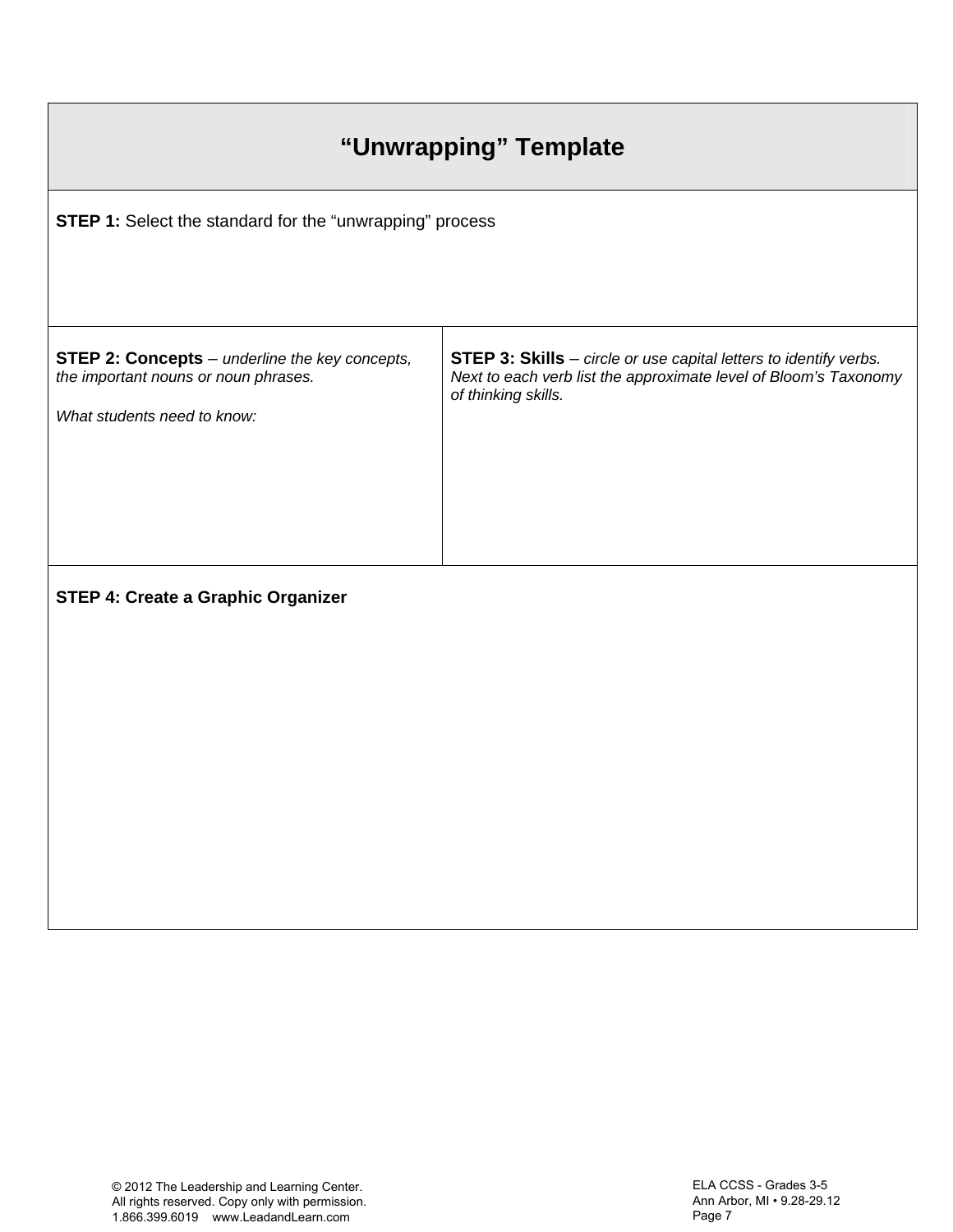## **Bloom's Cognitive Taxonomy**

|                                                                            | <b>Creating</b><br><b>Evaluating</b><br><b>Analyzing</b><br><b>Applying</b><br><b>Understanding</b><br><b>Remembering</b> |  |
|----------------------------------------------------------------------------|---------------------------------------------------------------------------------------------------------------------------|--|
| 1) Remembering: can the student                                            | define, duplicate, list, memorize, recall, repeat, reproduce state                                                        |  |
| recall or remember the information?                                        | identify                                                                                                                  |  |
| 2) Understanding: can the student                                          | paraphrase, retell, summarize, describe, discuss, explain, recognize,                                                     |  |
| explain ideas or concepts?                                                 | report, select, translate, infer                                                                                          |  |
| $ 3\rangle$ Applying: can the student use the                              | use, choose, demonstrate, employ, illustrate, operate, schedule, sketch,                                                  |  |
| information in a new way?                                                  | solve                                                                                                                     |  |
| $\vert$ 4) Analyzing: can the student<br>distinguish between the different | compare, contrast, differentiate, distinguish, examine, experiment,                                                       |  |
| parts?                                                                     | question, sequence, show cause and effect.                                                                                |  |
| 5) Evaluating: can the student justify<br>a stand or decision?             | appraise, argue, defend, judge, select, support, value, evaluate                                                          |  |
| 6) Creating: can the student create                                        | construct, appraise, create, design, develop, formulate, reconstruct,                                                     |  |
| new product or point of view?                                              | synthesize                                                                                                                |  |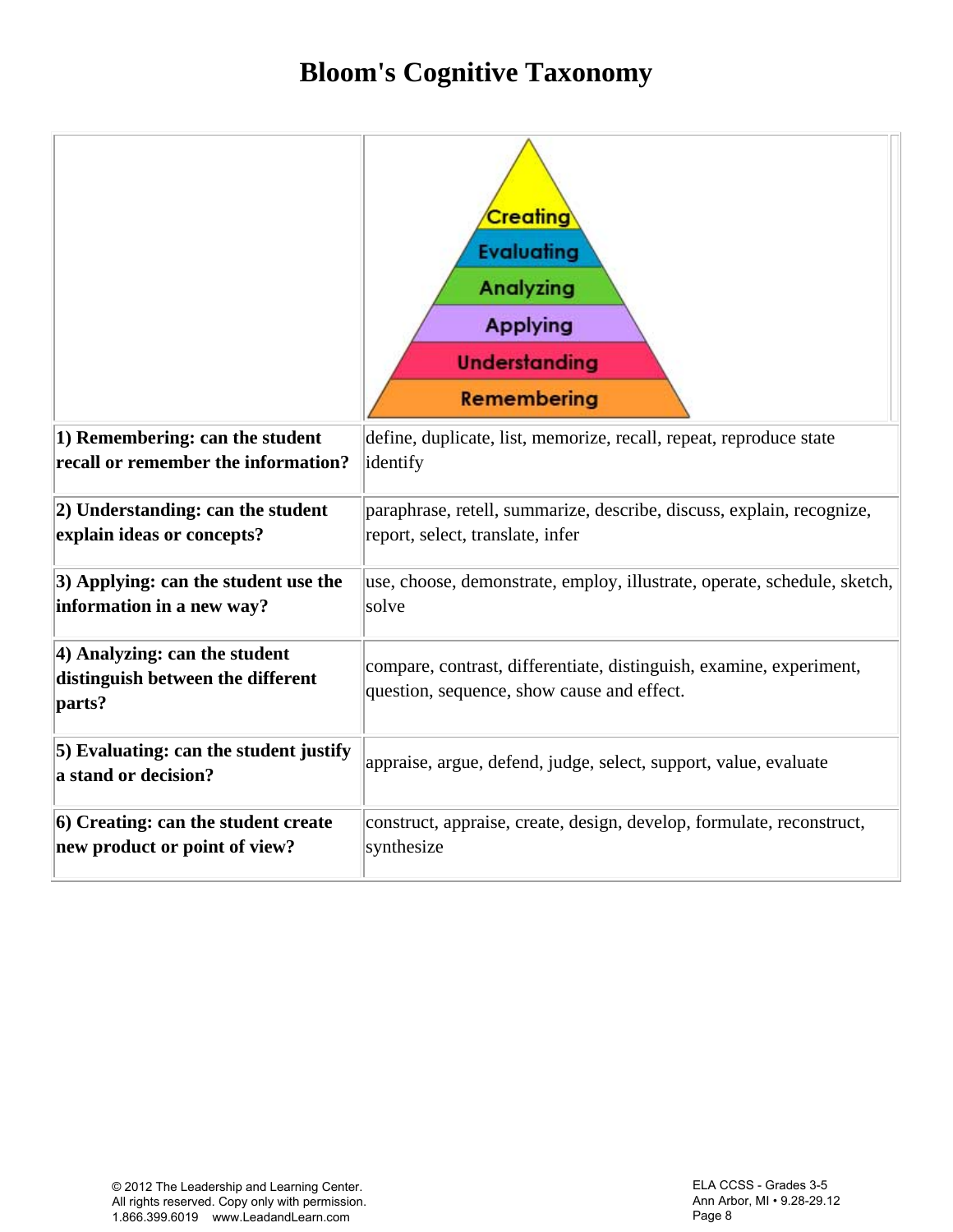| <b>ELA</b> grade-level<br><b>Reading Standards</b>                   | What is new or<br>What is different? | <b>Cognitive level</b> | <b>Implications for instruction</b><br>(metacognition) |
|----------------------------------------------------------------------|--------------------------------------|------------------------|--------------------------------------------------------|
| <b>Reading for Literature</b>                                        |                                      |                        |                                                        |
| RL-Standard 1                                                        |                                      |                        |                                                        |
| RL-Standard 2                                                        |                                      |                        |                                                        |
| RL - Standard 3                                                      |                                      |                        |                                                        |
| RL - Standard 4                                                      |                                      |                        |                                                        |
| RL - Standard 5                                                      |                                      |                        |                                                        |
| RL - Standard 6                                                      |                                      |                        |                                                        |
| RL - Standard 7                                                      |                                      |                        |                                                        |
| RL - Standard 9                                                      |                                      |                        |                                                        |
| RL-Standard 10                                                       |                                      |                        |                                                        |
| <b>Reading for</b><br><b>Informational Text</b><br>$RI - Standard 1$ |                                      |                        |                                                        |
| RI-Standard 2                                                        |                                      |                        |                                                        |
| RI-Standard 3                                                        |                                      |                        |                                                        |
| RI-Standard 4                                                        |                                      |                        |                                                        |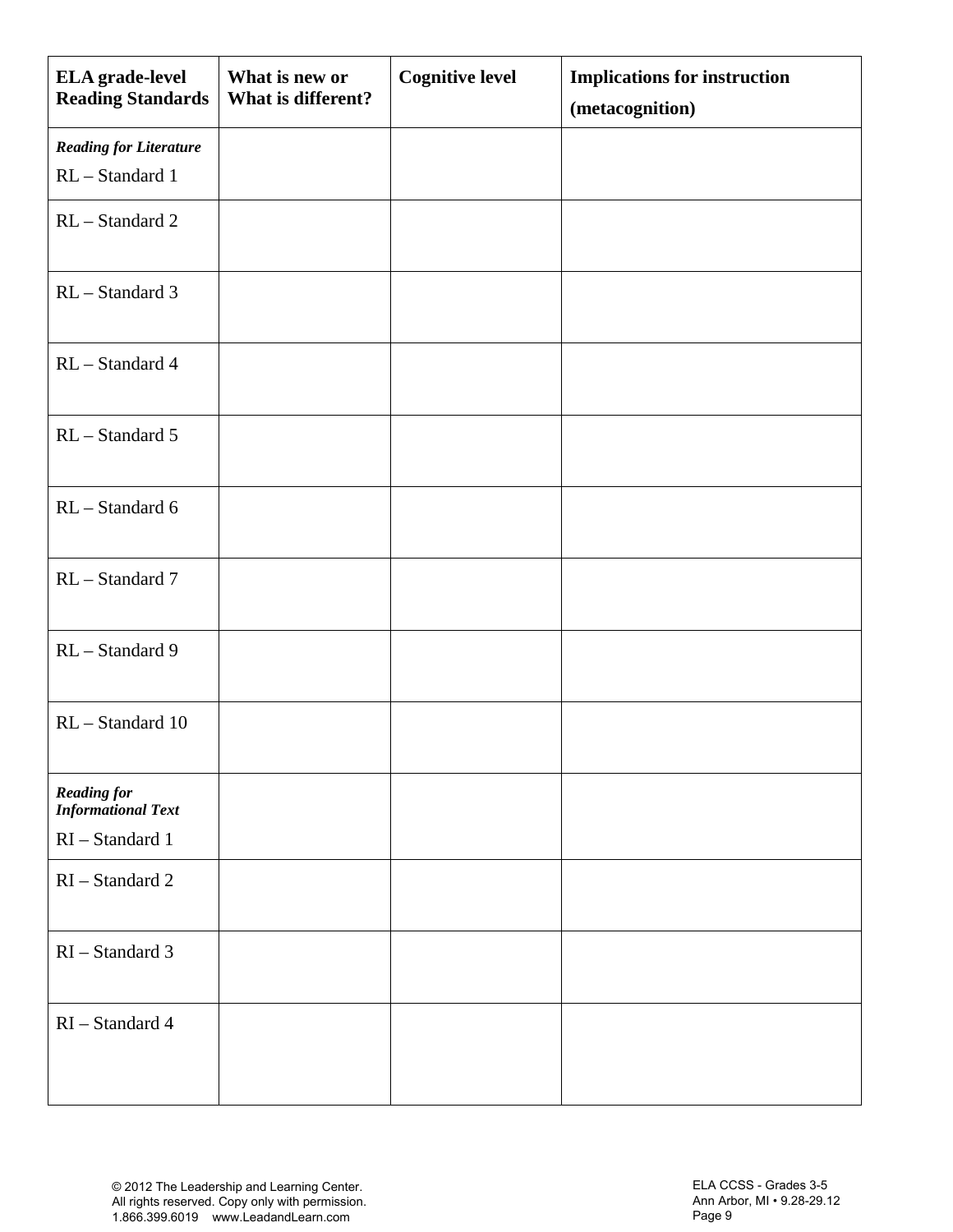| <b>ELA</b> grade-level<br><b>Reading Standards</b>             | What is new or<br>What is different? | <b>Cognitive level</b> | <b>Implications for instruction</b><br>(metacognition) |
|----------------------------------------------------------------|--------------------------------------|------------------------|--------------------------------------------------------|
| <b>Reading for</b><br><b>Informational Text</b><br>(continued) |                                      |                        |                                                        |
| $RI - Standard 5$                                              |                                      |                        |                                                        |
| RI-Standard 6                                                  |                                      |                        |                                                        |
| RI-Standard 7                                                  |                                      |                        |                                                        |
| $RI - Standard 8$                                              |                                      |                        |                                                        |
| RI-Standard 9                                                  |                                      |                        |                                                        |
| RI-Standard 10                                                 |                                      |                        |                                                        |
| <b>Foundational Skills</b><br>RF - Standard 3                  |                                      |                        |                                                        |
| RF - Standard 4                                                |                                      |                        |                                                        |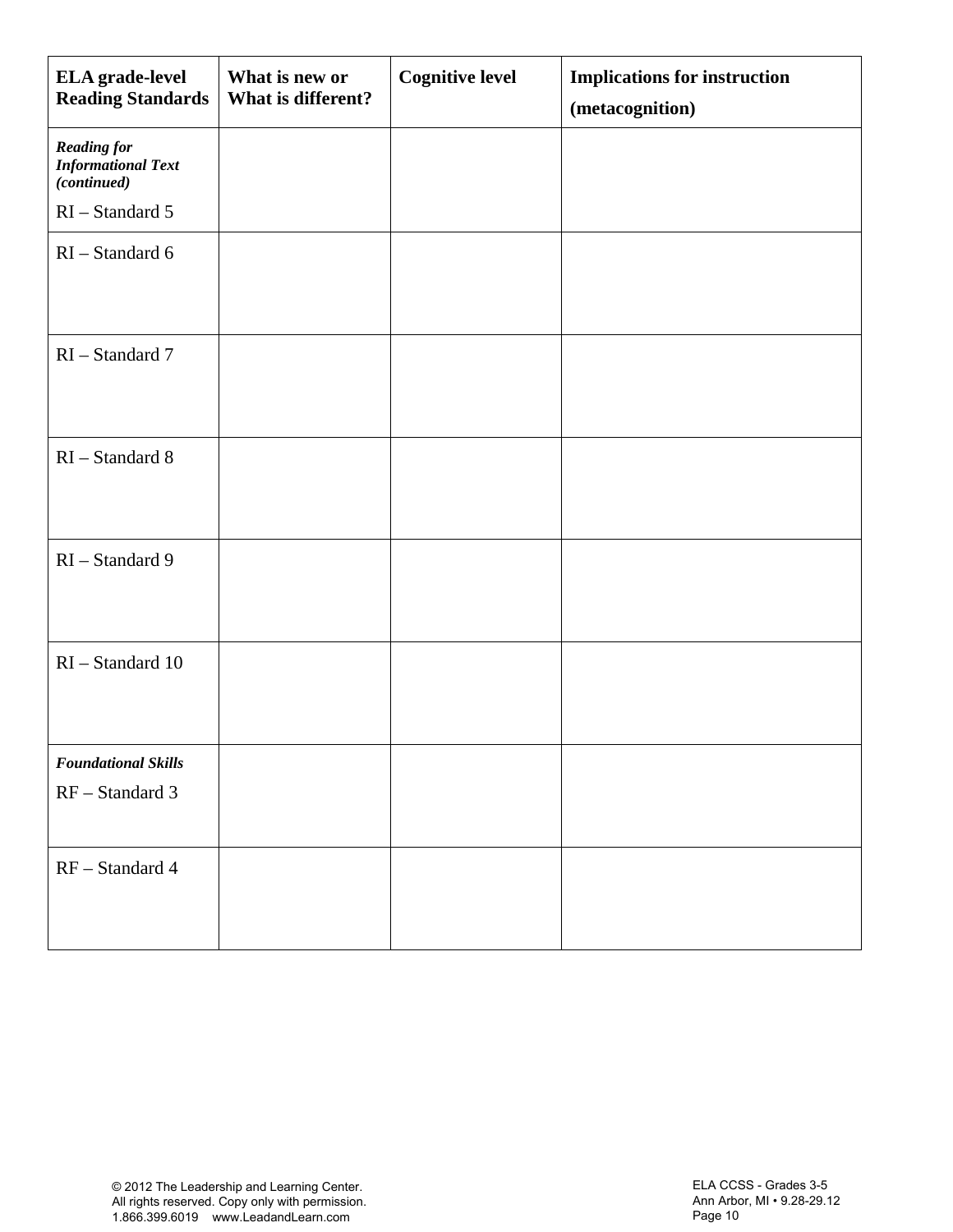| ELA grade-level<br><b>Writing Standards</b> | What is new or<br>What is different? | <b>Cognitive level</b> | <b>Implications for instruction</b><br>(metacognition) |
|---------------------------------------------|--------------------------------------|------------------------|--------------------------------------------------------|
| Writing<br>W - Standard 1                   |                                      |                        |                                                        |
| W - Standard 2                              |                                      |                        |                                                        |
| W - Standard 3                              |                                      |                        |                                                        |
| W - Standard 4                              |                                      |                        |                                                        |
| W - Standard 5                              |                                      |                        |                                                        |
| W - Standard 6                              |                                      |                        |                                                        |
| W - Standard 7                              |                                      |                        |                                                        |
| W - Standard 8                              |                                      |                        |                                                        |
| W - Standard 9                              |                                      |                        |                                                        |
| $W - Standard$ 10                           |                                      |                        |                                                        |